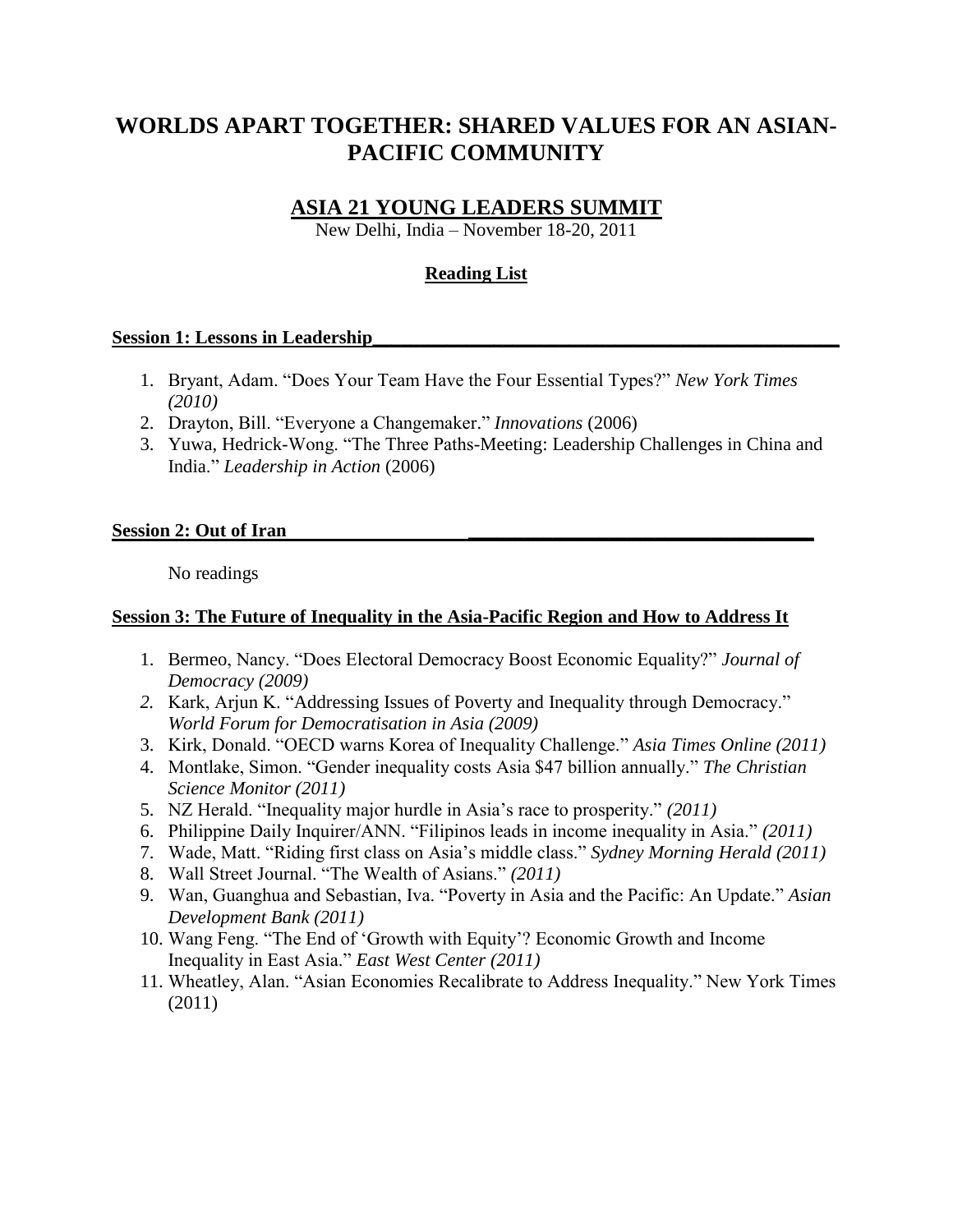#### **Breakout 1:** *The Young, the Old, and the Restless: How should Asia deal with its Demographic Dilemma?*

- 1. Asahi. "Japan needs to open its doors wider for foreign workers." *(2011)*
- *2.* BBC. "Ageing populations could hurt Asian growth, says ADB" *(2011)*
- 3. Durodie, Bill. "The Benefits of an Aging Population in Asia." *Jarkata Globe (2010)*
- 4. East West Center. "Asia"s Aging Population."
- 5. Jackson, Richard. "The Global Aging Preparedness Index." *Center for Strategic and International Studies, (2010)*
- 6. Lee, Sang-Hyop and Mason, Andrew and Park, Donghyun. "Why Does Population Aging Matter So Much for Asia? Population Aging, Economic Security, and Economic Growth in Asia." *ERIA (2011)*
- *7.* Mrsnik, Marko. "Standard & Poor"s: Global Aging 2010: An Irreversible Truth*." Council on Foreign Relations (2010)*
- 8. National Academy of Sciences. "Rapid Population Aging Will Raise Critical Challenges for Asian Governments." *(2011)*
- 9. Wade, Matt. "From demographic dividend to deficit." *Sydney Morning Herald (2011)*

## **Breakout 2:** *Can Asia develop a sustainable energy policy?*

- 1. McKinsey & Company. "Environmental and Energy Sustainability: An Approach for India." *(2009)*
- 2. Peimani, Hooman. "Nuclear Energy in Asia: A Post-Fukushima Perspective." *Journal of Energy Security (2011)*
- 3. Schearf, Daniel. "Southeast Asia Nuclear Power Plans Unfazed by Japan Emergency." *Voice of America (2011)*
- 4. UN Global Compact. "A New Era of Sustainability." *Accenture (2010)*
- 5. Wong, Edward. "Plan for China"s Water Crisis Spurs Concern" *New York Times (2011)*

# **Breakout 3:** *Is corruption hampering Asia's development? If so, what can be done to stop it?*

- *1.* Corben, Ron. "UN Asia Pacific Chief: Corruption Feeding Poverty, Halting Social Development." *Voice of America (2011)*
- *2.* Drury, A. Cooper, and Krieckhaus, Jonathan, and Lusztig, Michael. "Corruption, Democracy, and Economic Growth." *International Political Science Review, republished by SAGE. (2006)*
- 3. Haider, Mehtab. "Corruption, political instability major constraints in South Asia." *The News, (2011)*
- *4.* Manila Bulletin. "Aquino"s War on corruption lauded." (2011)
- *5.* Marshall, Andrew. "How Corruption is Holding Asia Back." *TIME Magazine (2010)*
- *6.* Quah, Jon S.T. "Curbing Asian Corruption: An Impossible Dream?" *Current History (2006)*
- *7.* Syed, Saira. "Asia counts the cost of corruption." *BBC (2011)*